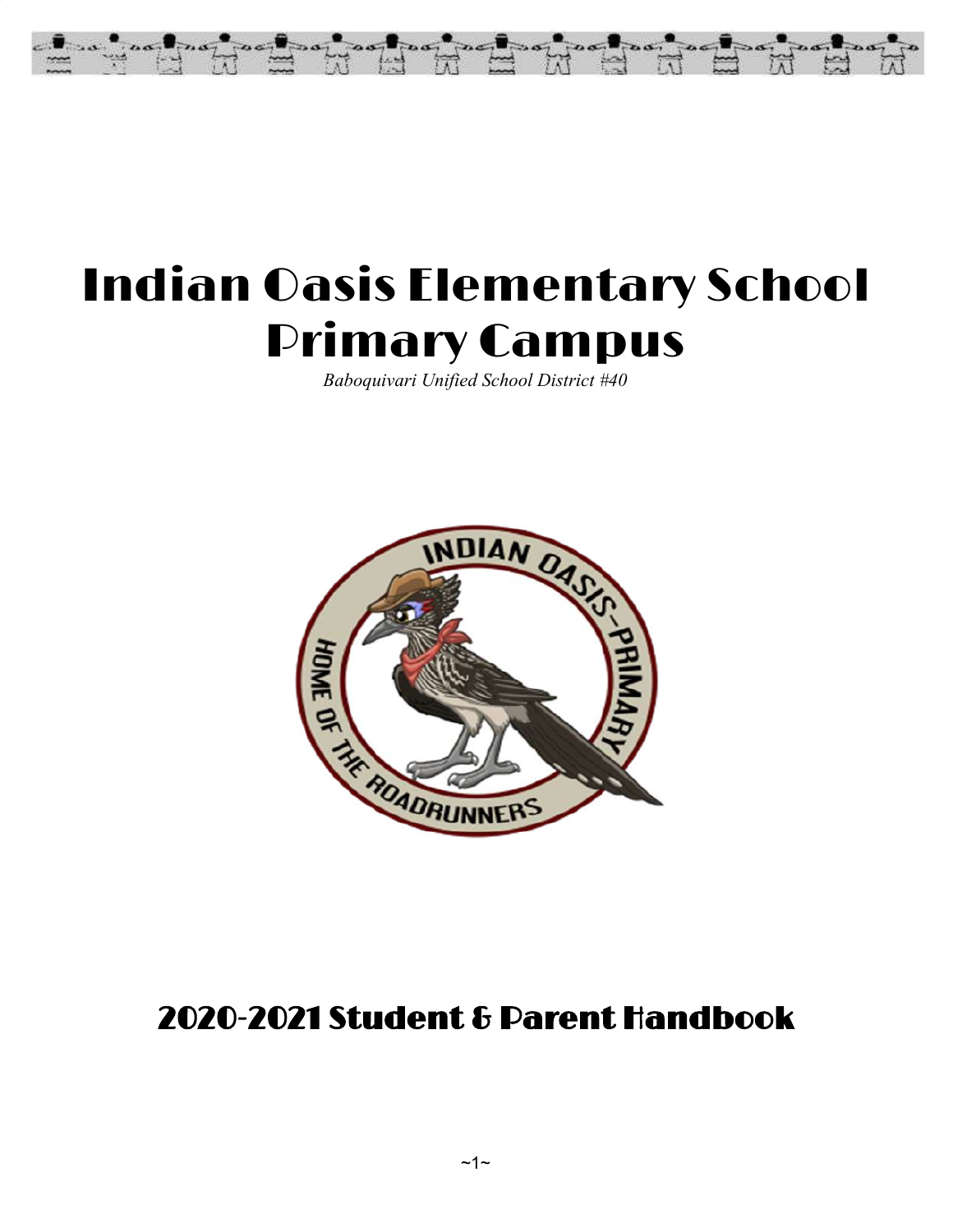#### **Principal**

Jennifer Enriquez [j.enriquez@busd40.org](mailto:j.enriquez@busd40.org)

#### **Assistant Principal**

Valerie Valdez [vvaldez@busd40.org](mailto:vvaldez@busd40.org)

#### **School Improvement Specialist**

Katrina Pablo [kpablo@busd40.org](mailto:kpablo@busd40.org)

#### **Governing Board Members**

Juan Buendia, Board President Kathleen Vance, Board Member Ella Mae Greasewood, Board Member Sylvia Hendricks, Board Member Anamarie Stevens, Board Clerk

#### **Superintendent**

Dr. Edna Morris

#### **Telephone: 520-719-1230**

<http://www.indianoasisprimary.org/>

**Office Hours: 7:00 - 3:30 p.m.**

**School Hours: Full day Monday to Thursday 7:50 a.m. - 2:30 p.m. Early Release Friday and select calendar dates at 11:30 a.m.**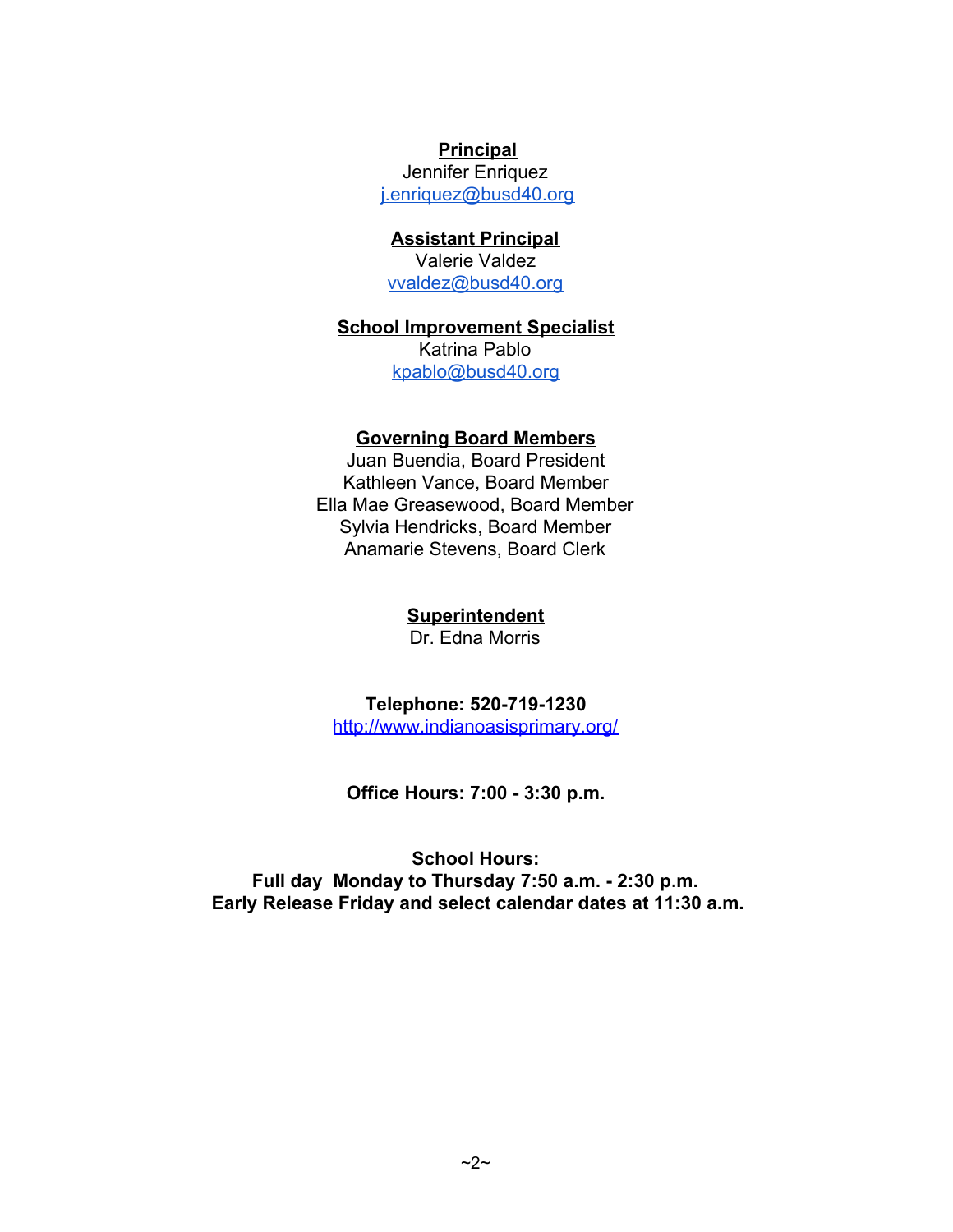# **Table of Contents**

| <b>IOES Mission, Vision, Core Values and Creed</b>                                                                                                                                                                                                                                                                                                                                                                                                    | 4  |
|-------------------------------------------------------------------------------------------------------------------------------------------------------------------------------------------------------------------------------------------------------------------------------------------------------------------------------------------------------------------------------------------------------------------------------------------------------|----|
| <b>General Information</b>                                                                                                                                                                                                                                                                                                                                                                                                                            | 5  |
| <b>Student Information Update</b><br>$\bullet$<br>Uniform/Dress Code Policy<br>$\bullet$<br><b>Parent/Teacher Conferences</b><br>$\bullet$<br>Promotion/Retention<br>$\bullet$<br>Arizona Move on When Reading Law<br>$\bullet$<br><b>School Site Council</b><br>$\bullet$<br><b>Visitors, Guests and Volunteers</b><br>$\bullet$<br>After School Extra- Curricular Activities and Field Fees<br>$\bullet$<br>Surveillance<br>$\bullet$<br>Attendance | 7  |
| <b>BUSD Board Policy</b><br>$\bullet$<br><b>Reporting Absences</b><br><b>Half Day Absences</b><br>$\bullet$<br><b>Tardy/Early Checkout</b><br>$\bullet$<br><b>Attendance Record Keeping</b><br>$\bullet$<br><b>Withdrawal of Students</b><br>Transportation                                                                                                                                                                                           | 9  |
| Changes in Transportation and Buses<br>School Bus Safety Program<br>$\bullet$<br><b>School Bus Discipline</b><br><b>Behavior</b>                                                                                                                                                                                                                                                                                                                      | 10 |
| <b>BUSD Resources</b><br><b>Digital Devices</b><br>$\circlearrowright$<br><b>Textbooks/Library Books</b><br>$\circ$<br>Positive Behavioral Intervention and Supports (PBIS)<br><b>Student Conduct</b><br>Student Bullying/Harassment/Intimidation<br><b>Suspension from School</b><br><b>Due Process</b><br>S.T.A.R. Matrix integrated with TBRI Approach and Social Emotional Learning                                                               |    |
| <b>Health Services</b>                                                                                                                                                                                                                                                                                                                                                                                                                                | 16 |
| Immunizations<br>Lice<br><b>Student Parent Agreement</b>                                                                                                                                                                                                                                                                                                                                                                                              | 18 |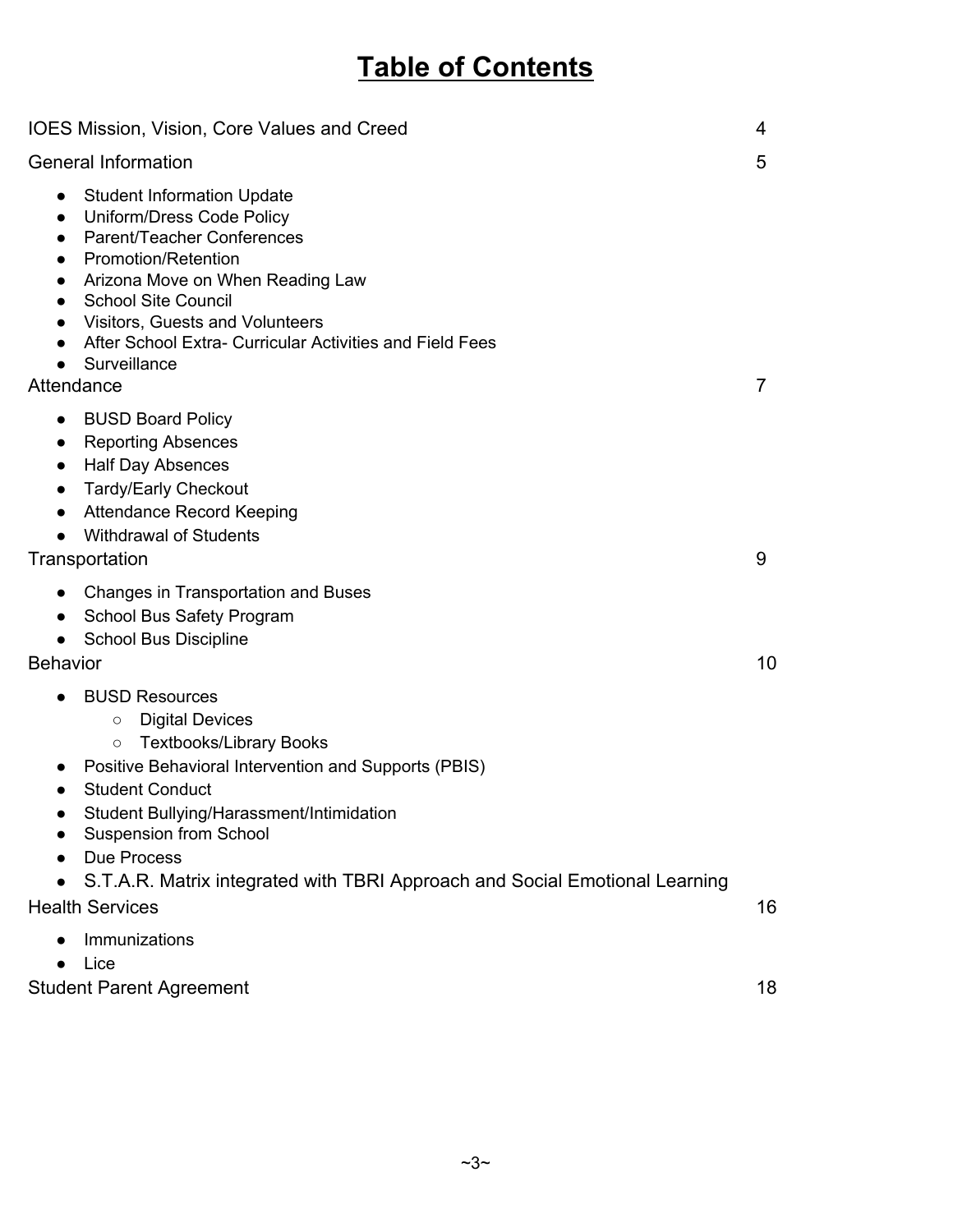

# Baboquivari Unified School District #40

Learning for Life . Duakag Oidam Mascama

#### **Mission Statement:**

We empower our children to have a strong cultural identity to conquer challenges in their journey of life.

#### **Vision Statement:**

ALL our children will be given the foundational skills to become college and career ready and embrace their Himdag.

#### **Our Core Value:**

❖ We are committed to creating a **supportive** environment to **empower** ALL to reach their full potential.

#### **Our Creed is:**

- ❖ I am safe throughout the day.
- ❖ I take pride in all that I do.
- ❖ I act responsibly in every way.
- ❖ I respect myself and others.
- ❖ I am a Tohono Star.

**Our Purpose:** We prepare every child every day for success at the next grade level.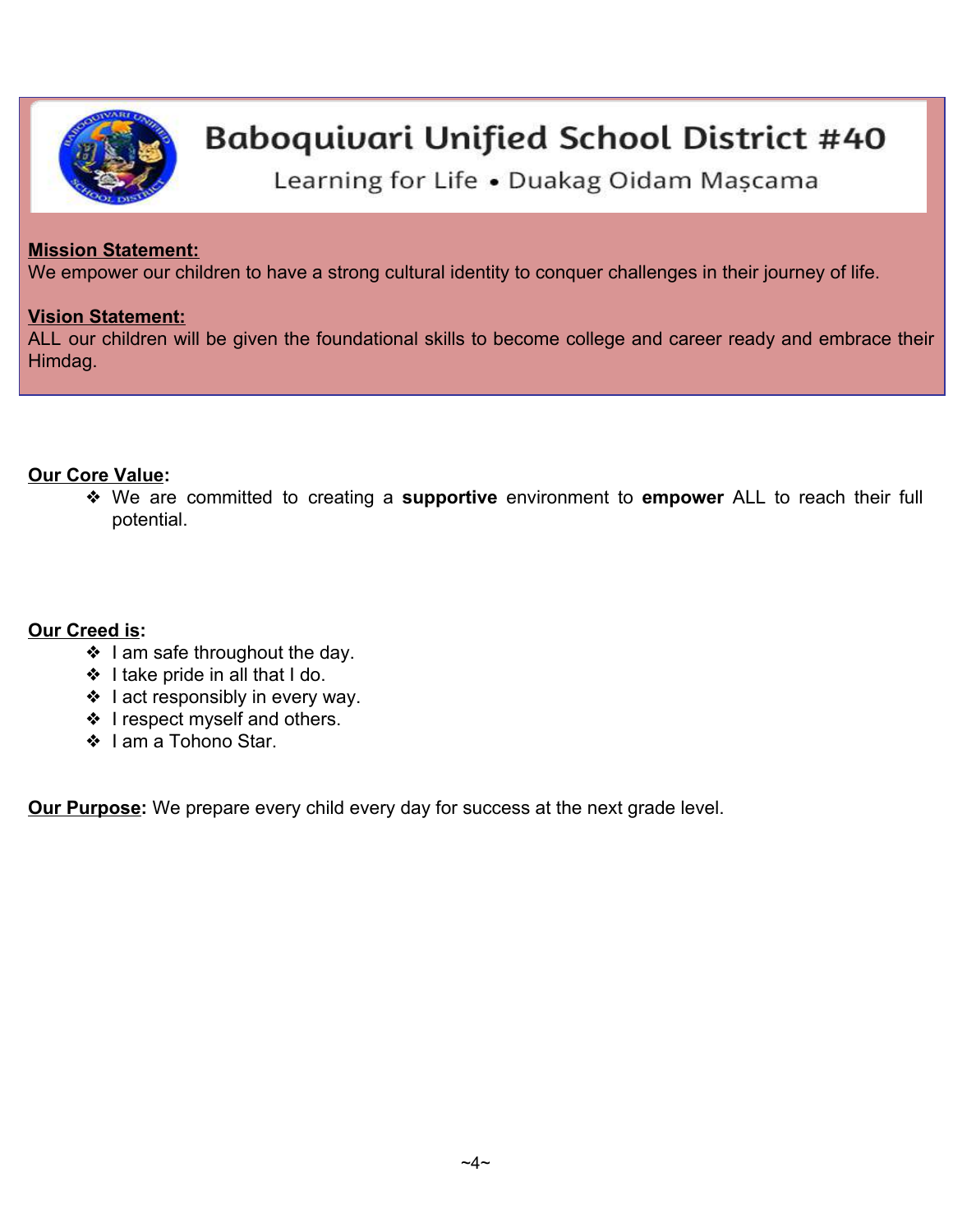# **General Information:**

All students attend school from 7:50 a.m. to 2:30 p.m. Monday through Thursday with an early release every Friday at 11:30 a.m. Office hours are between 7:00 a.m. to 3:30 p.m. The Elementary campus is a secured campus. All parents and visitors must **sign-in and sign-out** at the front receptionist's desk. Beginning of the day procedures begin at 7:50 a.m. The first bell rings at 7:50 a.m. Students will line up with their class and teachers will lead them to their homerooms. The final bell rings at 8:00 a.m.

All meals at Indian Oasis Elementary School Primary Campus are free to students. Breakfast will be served beginning at 7:15 a.m. in the cafeteria. Please be sure to have your students here on time to ensure they can have the option of a hot breakfast as breakfast ends at 8:00 a.m.

All students participate in a specials class daily. They will rotate daily between Physical Education, Culture, Technology, Library, and A.R.T.S! (Artists, Ready, To Soar!).

#### **Student Information Update**

Please notify the school office of any changes with students in addresses, telephone numbers, or medical needs during the year. It is very important for the safety of your child that our records are kept up-to-date. In the event of an emergency or early release, due to the weather, a responsible contact in the Sells area must also be listed.

#### **Uniform/Dress Code Policy**

School uniforms can instill academic discipline, create a sense of common community, and promote a learning environment that is free from distraction. We ask that parents ensure that their student complies with the dress code every day. After careful review and analysis of the Student, Staff, and Parent survey that went out in May 2019 to all stakeholders, BUSD will be allowing modifications to the current uniform policy. BUSD will be changing policy to reflect a more general acceptance of our current dress and uniform codes. Therefore, the following changes will be instituted for all students in grades PreK-6, attending Indian Oasis Primary and Intermediate Schools. These changes will be implemented beginning in July 2019 for the new school year.

#### **Primary School**

Tops- All tops will be collared but can be short or long sleeved. Parents have choice in the following colors: Burgundy/Maroon, Light Blue, Navy, White, Black, or Gray

Bottoms- Bottoms are defined as: Pants, shorts, skorts, capris/crop, jumpers, leggings (that are not revealing) Bottoms can also be jean material. Here are the color choices:Tan (khaki), Black, Navy or Jeans

#### **\*No non-district approved logos (logos deemed as distracting) are allowed on these items. In Addition:**

- 1. The learning environment will not be distracted by attire the administration deems inappropriate such as baggy oversized uniforms, or any gang-related trends i.e. students rolling up pant legs.
- 2. When worn, shorts or skirts will be of an appropriate length not to lay above the mid-thigh.
- 3. No hats, scarves, rags or bandanas may be worn on campus.
- 4. For safety reasons, students are encouraged to wear covered shoes. No slippers or bare feet are acceptable. Shoes or laces seen as potentially promoting gang related items or activities will not be allowed.
- 5. Students not in uniform will be offered use of a uniform for the day and/or guardians will be contacted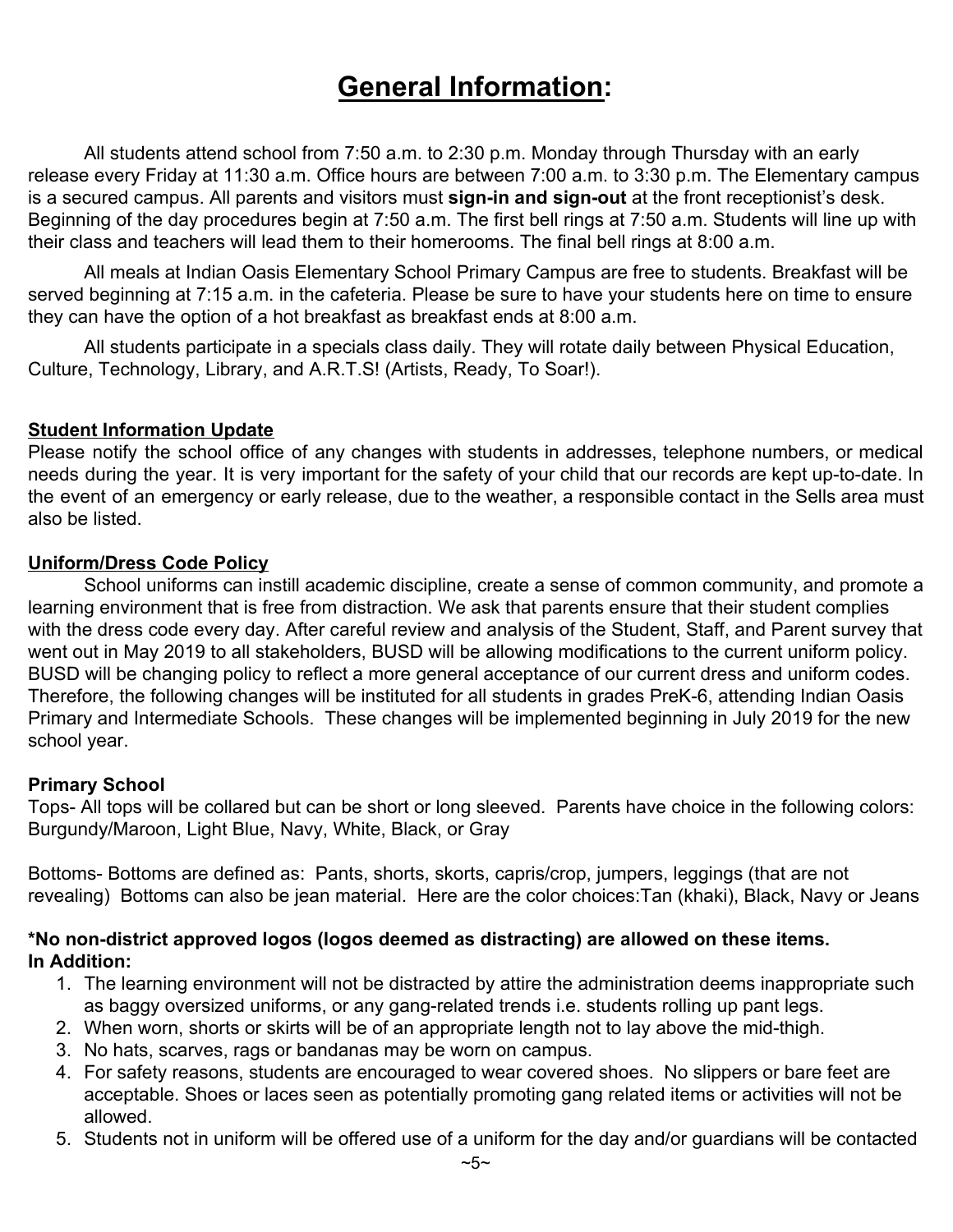to bring the student's uniform to school.

- 6. Students shall not be subject to discipline for failure to wear a uniform if the reason is an economic hardship. If economic hardship occurs the school will make every attempt necessary to assist in providing the student with a uniform.
- 7. Accessories which contain gang-related messages, vulgar, lewd, obscene, or offensive messages which may lead to a substantial interference with the school educational activities, including accessories which advocate the use of alcohol, drugs, or identify gangs, are not allowed.
- 8. On occasion, the principal may allow a special attire day/spirit day. Such days allow for culturally relevant attire or theme attire. Announcement and notification of special attire day/spirit days will be in written form prior to the date.

#### **Parent/Teacher Conferences**

Parent-Teacher conferences will occur during the fall and spring semester. **These meetings are very important.** Please refer to the school calendar to plan on attending these conferences. Your child will appreciate the support as we work together. Additional conferences can be requested by appointment with your child's teacher.

#### **Promotion/Retention**

Indian Oasis Elementary School Primary Campus promotion and retention plans are based on the premise that all children must possess competencies at each instructional grade level in order to be promoted. Please speak with your child's teacher to ensure your child is meeting or exceeds these standards in order to be promoted to the next academic level.

#### **Arizona Move on When Reading Law**

Please be advised of Arizona Move on When Reading Law. All students, parents, and teachers need to be committed together to ensure student success. Arizona Revised Statute§ 15 - 701 states that if data on the third grade statewide reading assessment is available and demonstrates that a student scored "falls far below" the student shall not be promoted from the third grade. There are three exemptions from ARS §15-701. In accordance with the new law, a school district governing board or the governing body of a charter school is allowed to promote a student who earns a score of "falls far below" on the third grade statewide reading assessment only for the following reasons:

- The student is an English Language Learner or Limited English Proficient who has received less than two years of English instruction; or
- A student with disabilities has an individualized education plan (IEP), and the IEP-team, which includes the student's parent/guardian, agrees that promotion is appropriate
- A student in the process of a special education referral or evaluation for placement in special education and/or students that have been diagnosed as having a significant reading impairment, including dyslexia.

The bill defines "dyslexia" as a brain-based learning difference that impairs a person's ability to read and spell, that is independent of intelligence and that typically causes a person to read at levels lower than expected.

The law can be found at the following website: <http://www.azleg.gov/ars/15/00701.htm>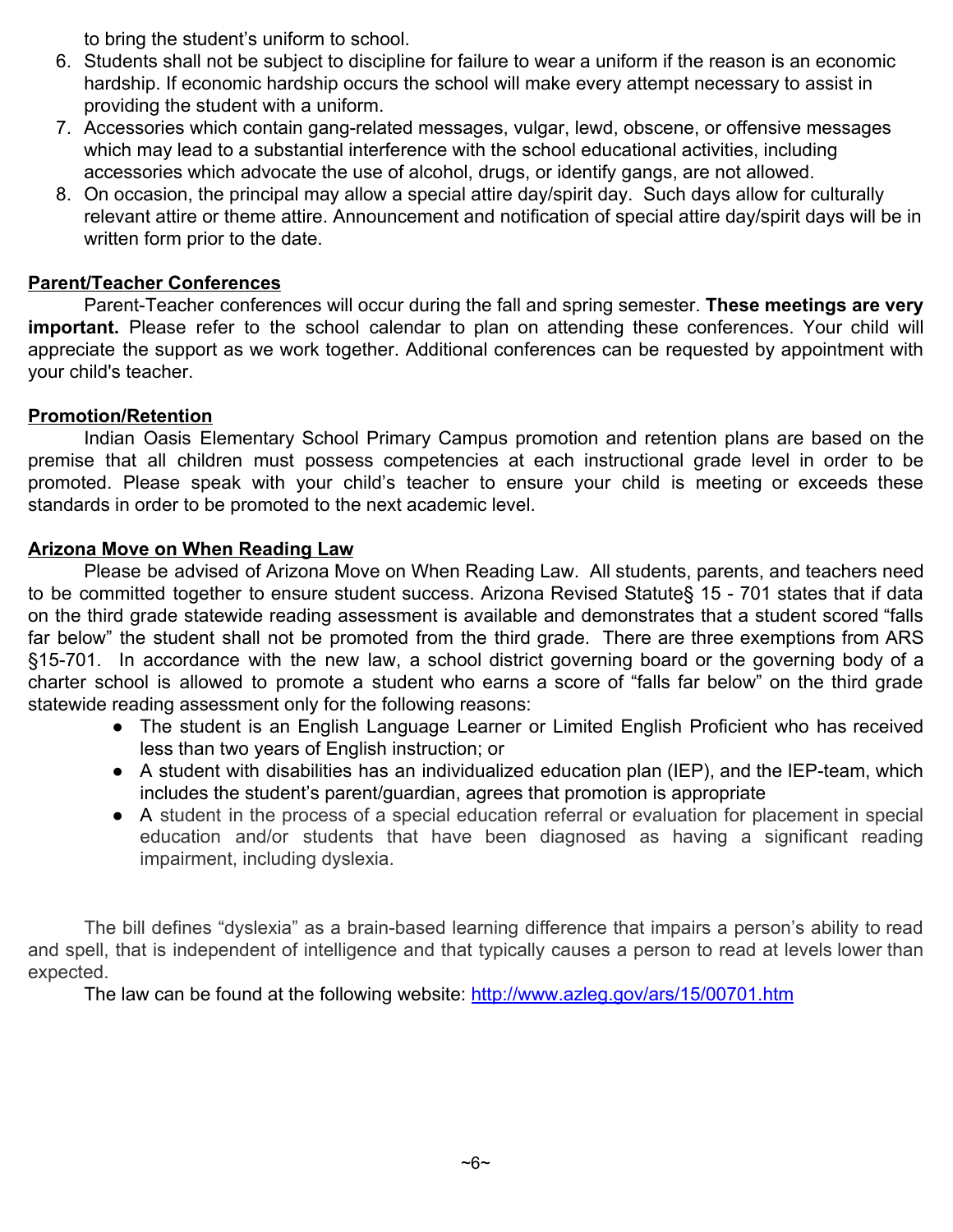#### **School Site Council**

Indian Oasis Elementary School Primary Campus Site Council is composed of all stakeholders from parents, teachers, community members, administration and students. The Site Council meets throughout the year. You are encouraged to apply for open positions by completing a brief application of interest in the front office.

#### **Visitors, Guests, and Volunteers**

Parents are encouraged to volunteer at the school or in their children's classrooms throughout the year. Please make arrangements with the parent liaison or teacher prior to the day of the visit. **All individuals must sign in and out at the front office and wear their assigned visitors tag the entire time they are on campus.** Additionally, to ensure student success no young children can accompany volunteers in the classrooms. However, our parent liaison welcomes all age volunteers as this area is not considered a structured learning environment. Please dress in appropriate attire while on campus. Guests whose attire is disrespectful to our learning environment and culture of safety may be asked to leave or may not be permitted on campus.

#### **After School Extra-Curricular Activities and Field Trip Fees**

The Board recognizes the need for student fees to fund certain school activities that are not financed by local, state, or federal funds. It also recognizes that some students may not be able to pay these fees. All fees shall contain a provision that allows the fees to be waived in the event of economic hardship to the pupil. Non-payment of fees charged by the District, may not prevent a pupil from enrolling in, applying to or remaining enrolled in a public school. No student will be denied an education as a result of inability to pay these supplementary charges. This policy does not prohibit the District from charging tuition to a non-state resident pupil, as required by statute.Please make sure families know there will be fees assessed and collected this year and if they cannot pay due to financial need, they must fill out the attached form.

Field Trip Fees: \$5 per field trip

Club Fees: \$10 per club

#### **Surveillance**

Video cameras are located at various places on the school campus. Cameras are not located in areas where students, employees and others have a reasonable expectation of privacy, such as bathrooms, locker rooms, etc. Images captured by the cameras shall be used only for school district purposes, and in a manner consistent with the Family Educational Rights and Privacy Act. Under no circumstances shall any student touch, alter or tamper with any camera operated and maintained by the School District on school property.

### **Attendance:**

#### According to BUSD Board Policy, **JH © STUDENT ABSENCES, AND EXCUSES**

The regular school attendance of a child of school age is required by state law. Regular school attendance is essential for success in school; therefore, absences shall be excused only for necessary and important reasons. Such reasons include illness, bereavement, other family emergencies, and observance of major religious holidays of the family's faith.

In the event of a necessary absence known in advance, the parent is expected to inform the school; if the absence is caused by an emergency, such as illness, the parent is expected to telephone the school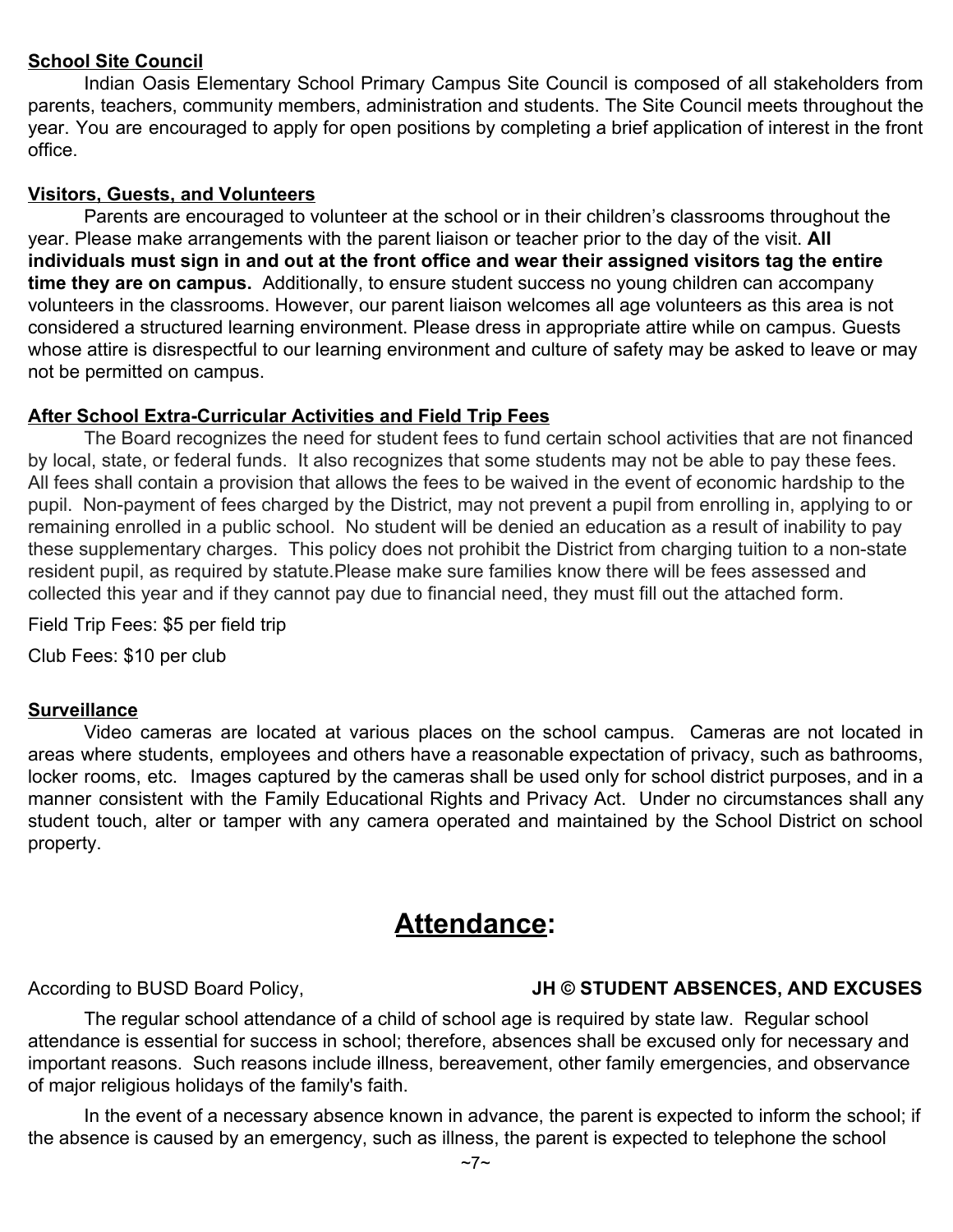office. When a student returns to school following any absence, a note of explanation from the parent is required.

State law mandates that the school record reasons for all student absences. Therefore, when a student is absent, it will be necessary for the parent to call the school on or before the day of the absence in order to advise the school as to the reason for the absence. When it is impossible to call on the day of the absence, the school should be notified on the morning the student returns, in time for the student to obtain an admission slip prior to the student's first class. All absences not verified by parental or administrative authorization will remain unexcused. If a parent does not have access to a phone, either at home or at work, a note will be accepted for verification purposes.

For absences greater than one (1) day in length, the school should be notified each day of the absence.

All personnel will solicit cooperation from parents in the matter of school attendance and punctuality, particularly in regard to the following:

- $\sim$  The scheduling of medical and dental appointments after school hours except in cases of emergency.
- $\sim$  The scheduling of family vacations during school vacation and recess periods.

The school may require an appointment card or a letter from a hospital or clinic when the parent has not notified the school of an appointment of a medical or dental nature.

School administrators are authorized to excuse students from school for necessary and justifiable reasons.

Our attendance goal is 100% unexcused absences. Please make sure your student comes to school on time every day at 7:50 a.m. and is not picked up prior to 2:30 p.m. in order to maximize their learning. Good attendance habits early on can have a positive effect for a lifetime. Attendance is everyone's responsibility. Students with perfect attendance will be recognized.

#### **Reporting Absences**

- Parents or guardians are to notify the front office of any absences on or before the date of the absence, in order for it to be marked as excused.
- You must report the absence either in person, by phone or by note no later than 9:00 a.m. on the day of the absence.

#### **Half Day Absences**

- $\bullet$  If a student arrives after 11:30 a.m., the student is counted absent for one-half day.
- If a student is in school in the morning and is taken from school before 12:30 p.m., the student is counted absent for one-half day

#### **Tardy/Early Checkout**

- Students arriving after the final bell are considered tardy and must be signed in at the school office before going to their classrooms.
- Any student needing to leave before 2:30 p.m. will need to be signed out at the school office before leaving campus.

#### **Attendance Record Keeping**

Attendance records will be maintained for all students, which include the number of days and dates of both excused and unexcused absences. Detailed parent contact records will be maintained which include the date, name of the person contacted, means of contact, school official present and results. Repeated unexcused absences will result in a conference where all stakeholders are present. Continued unexcused absences following the conference can result in the school taking the necessary steps to enforce the law.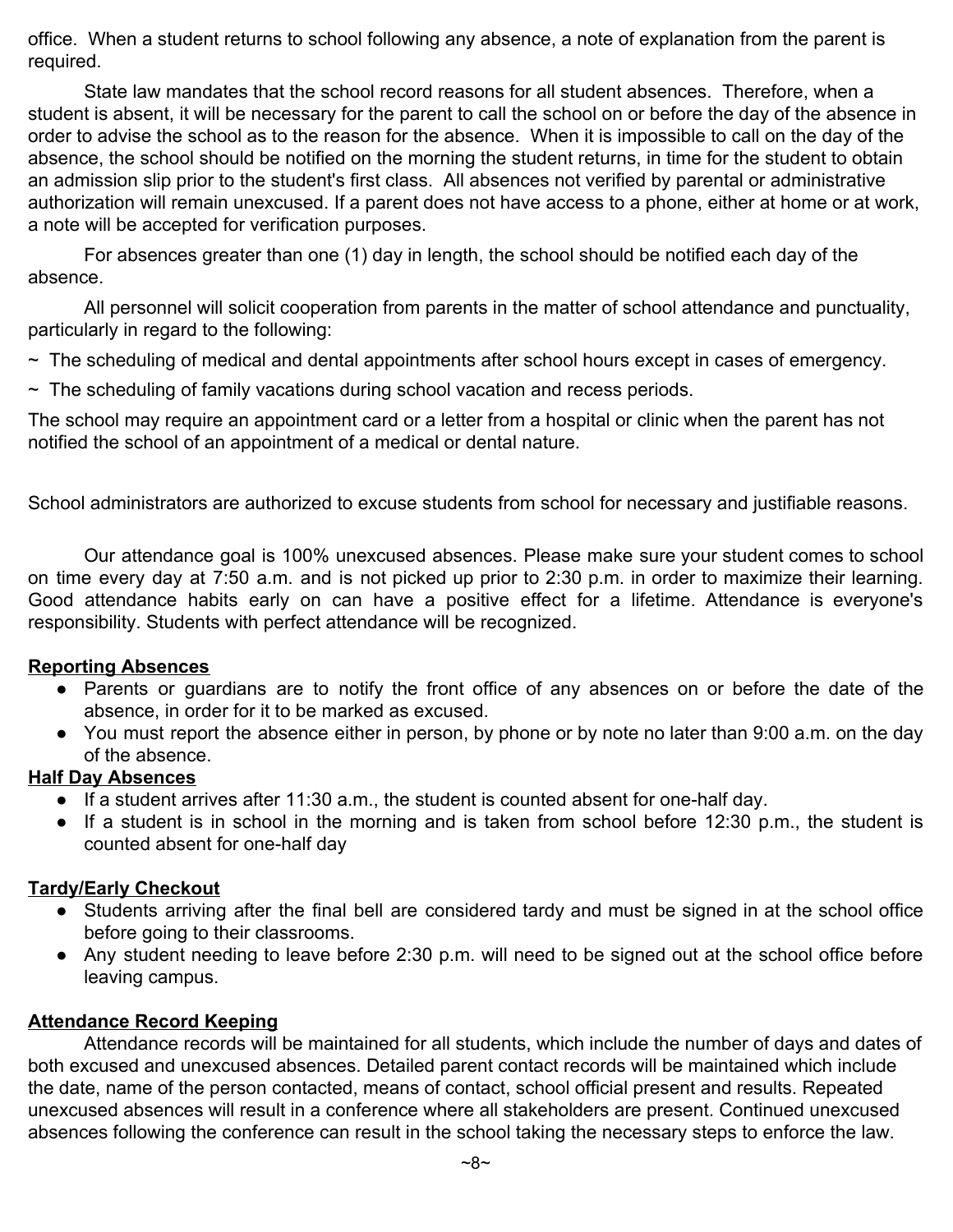This may include but is not limited to referrals to Tribal Child Welfare, Tohono O'odham Police Department, Behavioral Health, and/or Intermountain.

#### **Withdrawal of Students**

If you are needing to withdrawal your child from school, please come to the school office a few days prior to the withdrawal date. Procedures must be followed in order for your student to successfully be admitted to their next school of choice. You will need a withdrawal form to enroll your student at their next school. This is the final step within the withdrawal process.

### **Transportation:**

#### **Changes in Transportation and Buses**

All bus and after-school instructions are handled through the school office. Transportation changes need to be submitted **no later than 10:00 a.m.** to Ms. Carmen. You may do so in person, by phone, send a note with your child or email **IOESPCBUSCHANGE@BUSD40.ORG** daily to ensure safety with all transportation changes. In the case you are prompted to leave a message please include your full name, the student's full name, grade level, teacher name, what the change is and how long the change will take place.

**Late notices will not be honored unless it is an emergency.** Please understand and adhere to this request as this is to keep every child safe. **In emergency situations that occur after 10:00 a.m. please speak with the front office manager to request that your child does not get on the bus. When these emergency situations occur an authorized individual can pick up your child at the front office before 2:15 p.m. on full days or 12:45 p.m. on early release days as no students will be removed from the bus once the dismissal process has started.**

#### **School Bus Safety Program**

#### **Transportation Dispatch - (520) 719-1220**

Bus Rules:

- Students are to follow the directions of the driver at all times.
- Students are to be at their designated bus stop ten (10) minutes before scheduled a.m. pick-up time.
- Students are to remain seated, facing forward at all times while the bus is in motion.
- The aisle is to be kept clear at all times.
- Students are to talk quietly with no loud voices or noises that may distract the driver.
- There is no fighting, pushing or horseplay allowed.
- Do not open windows without the driver's permission.
- Do not place hands, arms or feet out of the window.
- Do not throw any object on the bus or out the window.
- Keep all possessions such as books and instruments in your lap or under your seat.
- Do not eat or drink on the bus.
- Do not discard trash on the bus.
- Glass containers are not to be carried on the bus.
- Do not touch the emergency door or any other bus controls or equipment.
- Insects, reptiles or other animals may not be transported on the bus for any reason.
- Tobacco, alcoholic beverages, drugs and weapons shall not be transported on the bus or brought to school.
- **●** When departing the bus students are to remain seated until the bus is completely stopped and the door opens. Always cross in front of the bus. Never travel behind the bus after departing to ensure safety.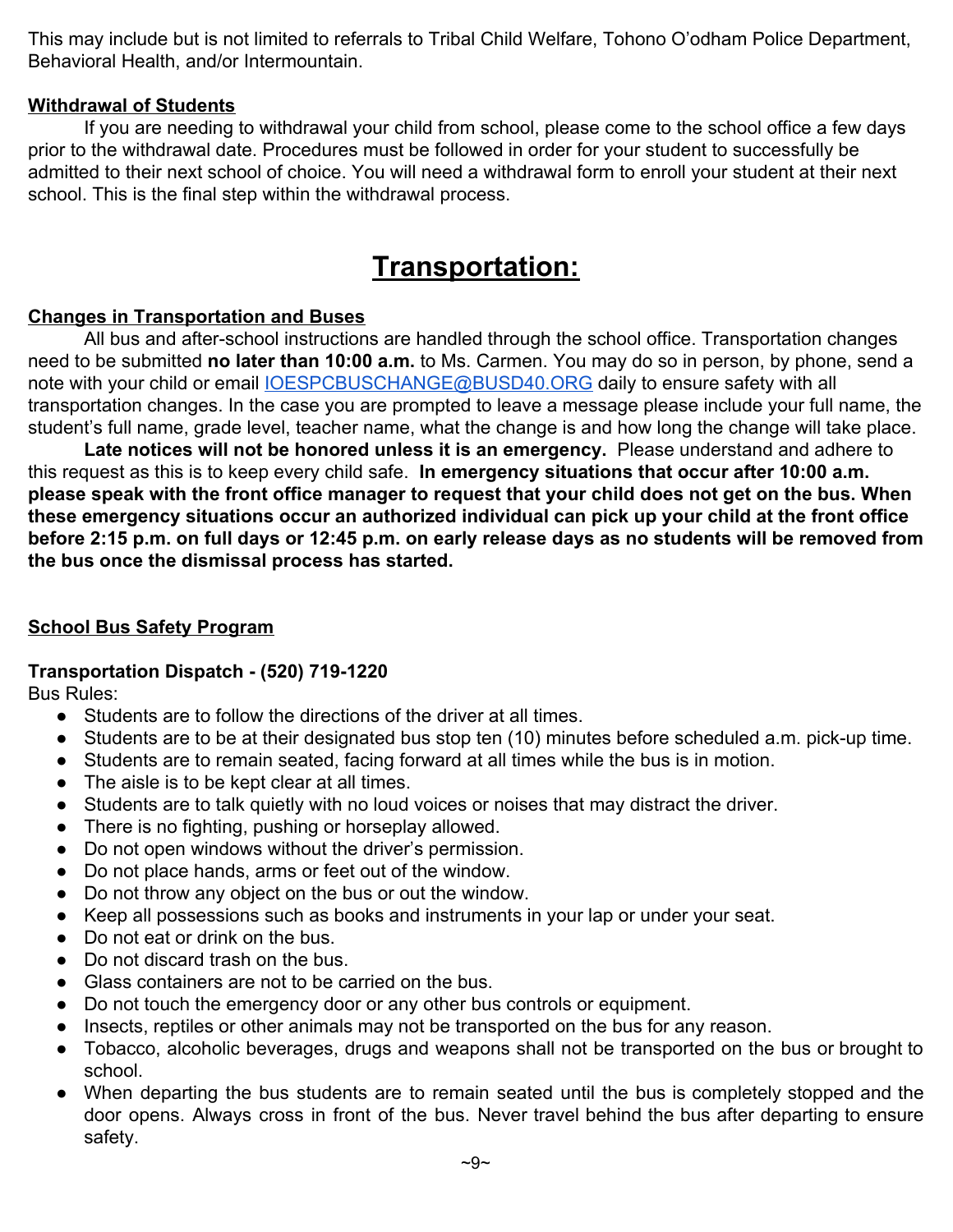#### **School Bus Discipline**

The following procedures shall be followed upon student misbehavior on the school bus:

**1 st Offense***:* When a student misbehaves for the first time, the driver will explain the necessity for good behavior.

2<sup>nd</sup> Offense: If after being warned the student continues to violate the rules, the student will be informed that the rule violation will be reported to the Lead Driver/Administrator. This report will be made on a School Bus Incident Report Form that lists the offense and the action taken by the administrator. One copy will be mailed to the parent/guardian.

**3 rd Offense:** If misconduct continues, the driver will again write a referral of the incident and send it to the Administrator. The Administrator will decide whether to suspend bus privileges of the student and if so for how long or if another consequence will be assigned. The parent/guardian will be notified and a copy of the referral will be mailed home.

**4 th Offense:** If misconduct continues, the Administrator will determine how long the student's bus privileges will be suspended and send a copy of the referral to Transportation. When a student is not allowed transportation by the school bus the Administrator will inform the parents/guardians of the penalty, the reason for it and how long the penalty will last. In such cases, the parent/guardian becomes responsible for seeing that the student gets to and from school safely. A student who is removed from the bus will not be allowed transportation by any drivers for the specified period including athletic events and field trips.

**Severe infractions may result in immediate suspension of student's bus privileges by the Administrator. Whenever a driver feels any student to be unmanageable, a danger to others or for the safe operation of the bus, it is his/her right and responsibility to radio the school to advise them of the problem. Return responsibility to the school so the Administrator can take immediate action to correct the situation, to ensure the safety of other passengers and motorists. Parents/guardians will be notified to pick up the student from the school and will be notified of disciplinary action.**

## **Behavior:**

#### **BUSD Resources**

#### **Digital Devices**

All parents should encourage their child to take good care of their district assigned laptops. Students are responsible for all technology issued to them during the school year. Parents and students are responsible for all lost, stolen or damaged devices and will be required to reimburse the school. Please remind the students about handling the care of their devices.

#### **Textbooks/Library Books**

All parents should encourage their child to take good care of their textbooks. Students are responsible for all textbooks and library books issued to them during the school year. Parents and students are responsible for all lost, stolen, or damaged books and will be required to reimburse the school. If a lost book is found and returned, the money will be refunded.

#### **Positive Behavioral Intervention and Supports (PBIS)**

Indian Oasis Elementary School Primary Campus participates in Arizona's Positive Behavioral Interventions and Supports (PBIS) program for school-wide discipline and behavior management. With the PBIS approach, there is an emphasis on teaching desired positive behaviors towards creating a safe and productive classroom environment. Students will have opportunities to earn incentives, participate in the school store, and receive awards. Accordingly, the school will have posted guidelines and rules for all school areas. Students are required to follow these guidelines and rules to ensure safety and security while at school. **ENCOURAGE YOUR CHILD TO DO THEIR BEST AS STUDENTS ARE RESPONSIBLE FOR THEIR ACTIONS.**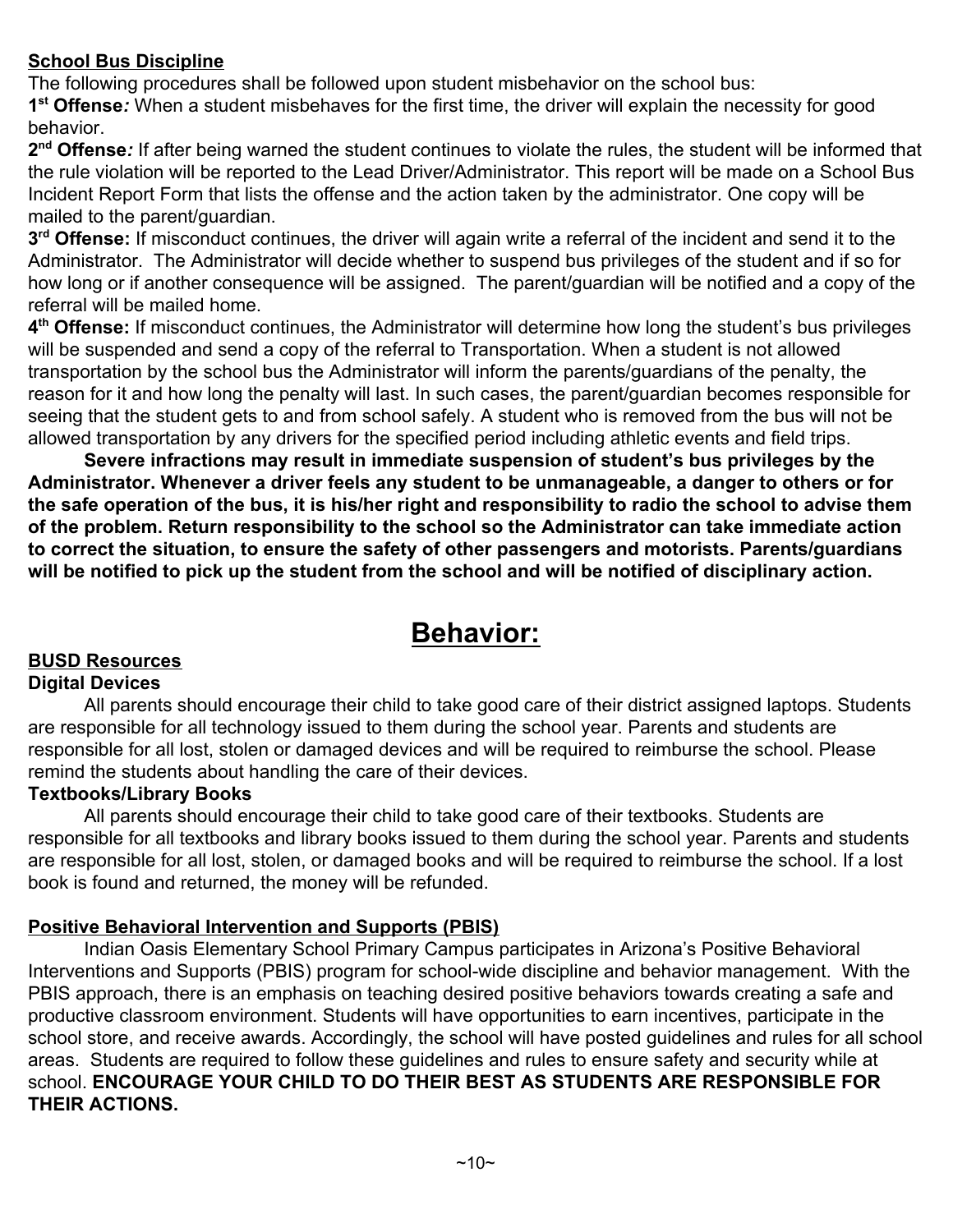#### **Student Conduct**

Students at Indian Oasis Elementary School Primary Campus have the right to a quality education free from any unnecessary disruptions and distractions. Effective and appropriate learning occurs more readily in a school environment relatively free from behavioral problems. The Governing Board of BUSD #40 wants to ensure that every student has the opportunity to attend school and be educated or receive an education without fear or harm or injury. Therefore, the Board will not allow any person or persons with a disruptive intent to endanger the safety of pupils or school personnel, to damage property or to interfere with the educational process. Most situations involving students will be addressed through the classroom teacher or the PBIS system. However, serious or continuous infractions will be required to have a conference with the students' guardians.

#### **Student Bullying/Harassment/Intimidation**

According to BUSD Board Policy, **JICK © STUDENT BULLYING / HARASSMENT / INTIMIDATION**

The Governing Board believes it is the right of every student to be educated in a positive, safe, caring, and respectful learning environment. The Board further believes a school environment inclusive of these traits maximizes student achievement, fosters student personal growth, and helps students build a sense of community that promotes positive participation as members of society.

The District, in partnership with parents, guardians, and students, shall establish and maintain a school environment based on these beliefs. The District shall identify and implement age-appropriate programs designed to instill in students the values of positive interpersonal relationships, mutual respect, and appropriate conflict resolution.

To assist in achieving a school environment based on the beliefs of the Governing Board, bullying, harassment or intimidation as defined by this policy will not be tolerated.

#### **Definitions**

*Bullying*: Bullying may occur when a student or group of students engages in any form of behavior that includes such acts as intimidation and/or harassment that

A. has the effect of physically harming a student, damaging a student's property, or placing a student in reasonable fear of harm or damage to property,

B. is sufficiently severe, persistent or pervasive that the action, behavior, or threat creates an intimidating, threatening, or abusive environment in the form of physical or emotional harm,

C. occurs when there is a real or perceived imbalance of power or strength, or

D. may constitute a violation of law.

Bullying of a student or group of students can be manifested through written, verbal, physical, or emotional means and may occur in a variety of forms including, but not limited to

> A. verbal, written/printed or graphic exposure to derogatory comments, extortion, exploitation, name calling, or rumor spreading either directly through another person or group or through cyberbullying,

B. exposure to social exclusion or ostracism,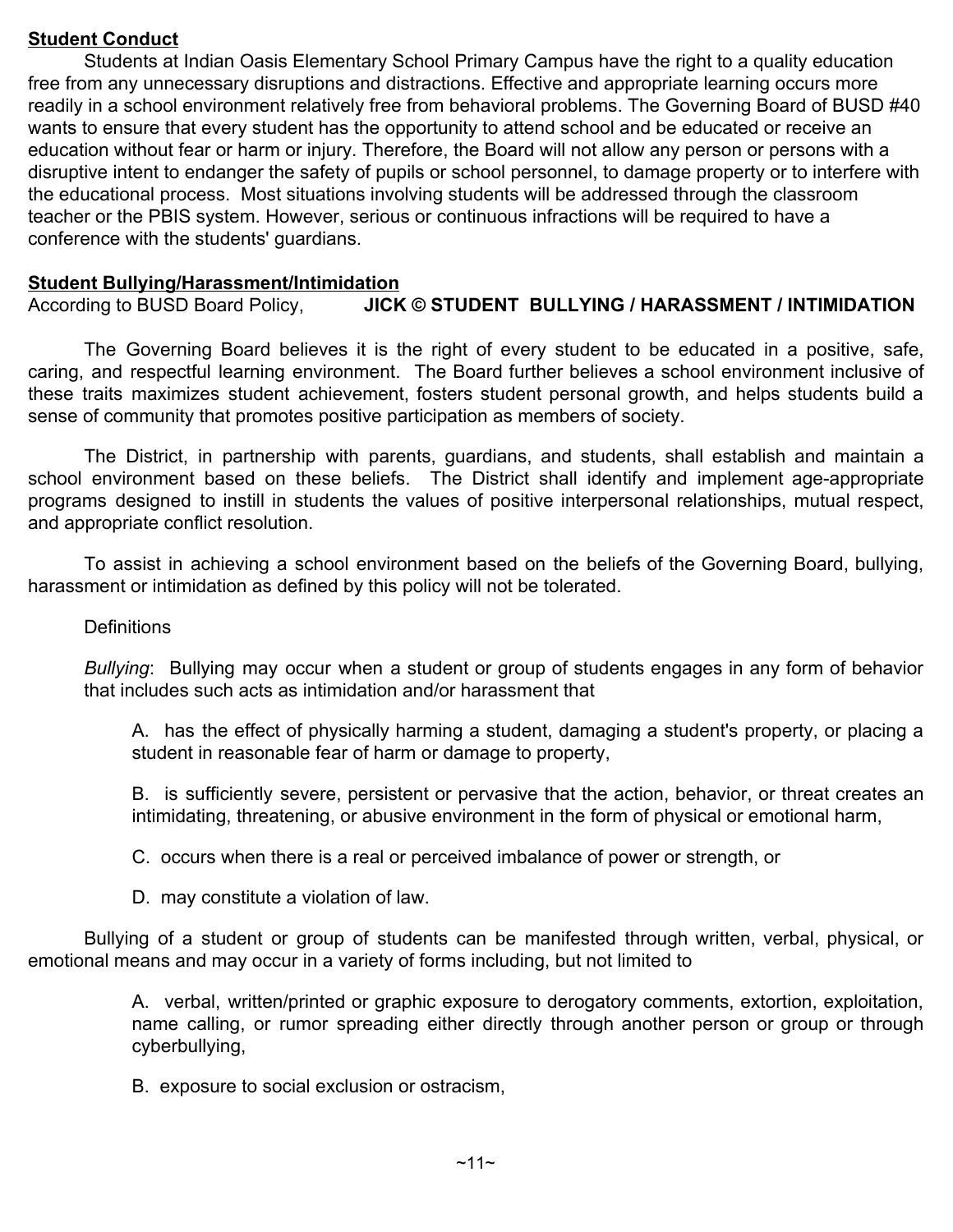- C. physical contact including but not limited to pushing, hitting, kicking, shoving, or spitting, and
- D. damage to or theft of personal property.

*Cyberbullying*: Cyberbullying is, but not limited to, any act of bullying committed by use of electronic technology or electronic communication devices, including telephonic devices, social networking and other Internet communications, on school computers, networks, forums and mailing lists, or other District-owned property, and by means of an individual's personal electronic media and equipment.

*Harassment*: Harassment is intentional behavior by a student or group of students that is disturbing or threatening to another student or group of students. Intentional behaviors that characterize harassment include, but are not limited to, stalking, hazing, social exclusion, name calling, unwanted physical contact and unwelcome verbal or written comments, photographs and graphics. Harassment may be related, but not limited to, race, religious orientation, sexual orientation, cultural background, economic status, size or personal appearance. Harassing behaviors can be direct or indirect and by use of social media.

*Intimidation*: Intimidation is intentional behavior by a student or group of students that places another student or group of students in fear of harm of person or property. Intimidation can be manifested emotionally or physically, either directly or indirectly, and by use of social media.

#### Prohibitions and Discipline

Students are prohibited from bullying, harassment, or intimidation on school grounds, school property, school buses, at school bus stops, at school-sponsored events and activities, and through the use of electronic technology or electronic communication equipment on school computers, networks, forums, or mailing lists.

Disciplinary action may result for bullying, harassment, or intimidation which occurs outside of the school and the school day when such bullying, harassment, or intimidation results in a substantial physical, mental, or emotional negative effect on the victim while on school grounds, school property, school buses, at school bus stops, or at school-sponsored events and activities, or when such act(s) interfere with the authority of the school system to maintain order. All suspected violations of law will be reported to local law enforcement.

#### Reporting Incidents of Bullying/Harassment/Intimidation

A student who is experiencing bullying, harassment, intimidation or believes another student is experiencing bullying, harassment, or intimidation is to report the situation to the principal or another school employee. A school employee who becomes aware of or suspects a student is being bullied, harassed or intimidated shall immediately notify the school administrator. School personnel shall maintain confidentiality of the reported information.

The initial notification of an alleged incident may be provided verbally. A detailed written description of the incident and any other relevant information must be provided on form(s) made available by the school and submitted to the principal within one (1) school day of the verbal report. Should the principal be the employee who observes, is informed of, or suspects a student is experiencing bullying the principal shall document the incident or concern in writing. Failure by an employee to report a suspected case of bullying may result in disciplinary action up to suspension without pay or dismissal pursuant to Board Policies GCQF and GDQD.

Reprisal by any student or staff member directed toward a student or employee related to the reporting of a case of bullying or a suspected case of bullying, harassment, or intimidation shall not be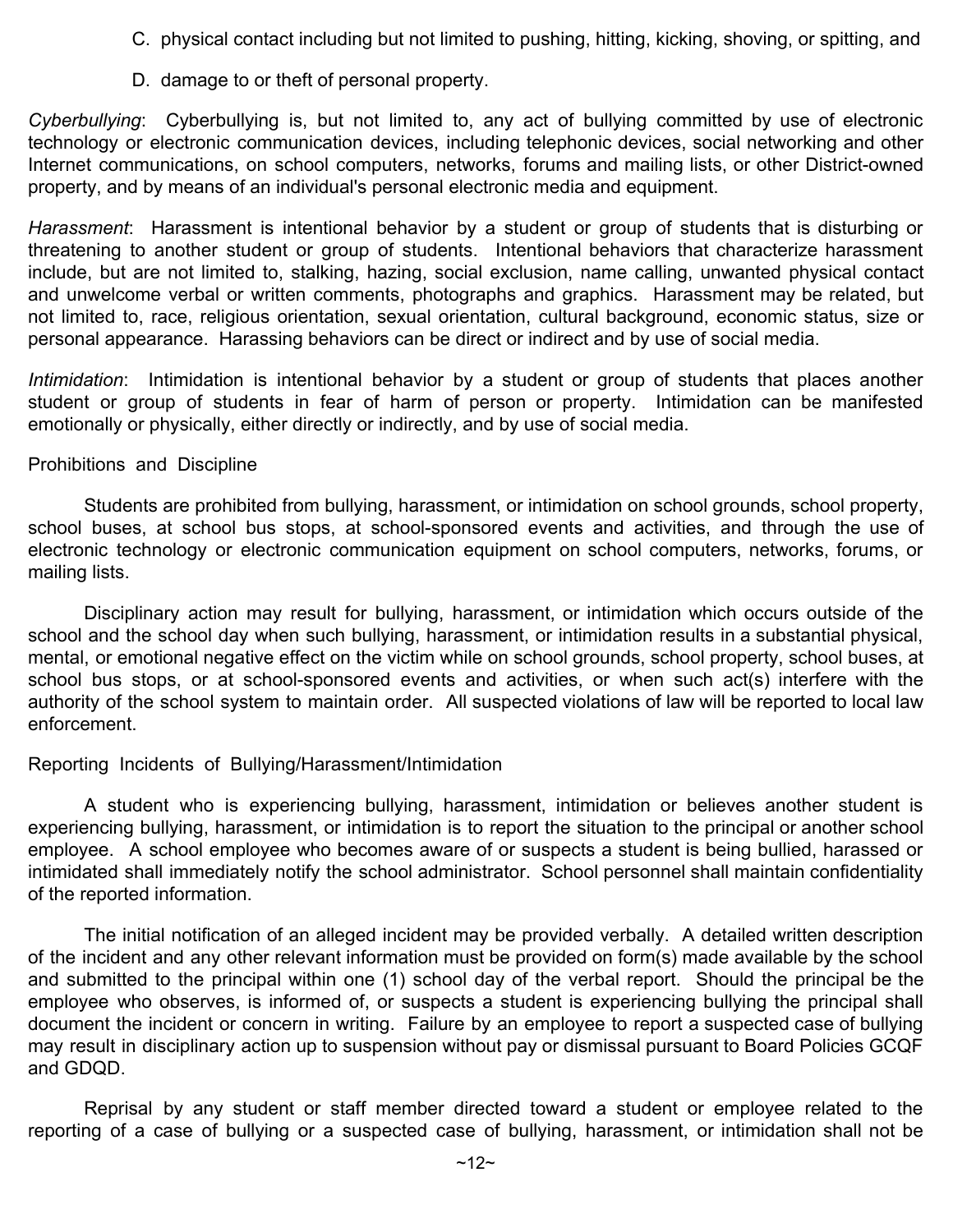tolerated, and the individual(s) will be subject to the disciplines set out in applicable District policies and administrative regulations.

At the time a student reports alleged bullying, harassment, or intimidation the principal shall provide to the student who has allegedly been bullied, harassed, or intimidated a written copy of student rights, protections and support services available to the student and shall notify the student's parent(s)/guardian(s) of the suspected incident of harassment, intimidation or bullying.

The principal shall investigate *all* reports of bullying, harassment, or intimidation. If the principal determines that bullying, harassment, or intimidation has occurred, discipline will be administered pursuant to Board Policies JK, JKD, and JKE. Regardless of the outcome of the investigation the principal will meet with the involved students to review the findings of the investigation. Subject to the restrictions of the Family Educational Rights and Privacy Act (FERPA) set out in Policy JR, the parent(s) or guardian(s) of the involved students shall also be informed of the findings of the investigation.

Documentation related to reported bullying, harassment, or intimidation and subsequent investigation shall be maintained by the District for not less than six (6) years. In the event the District reports incidents to persons other than school officials or law enforcement all individually identifiable information shall be redacted. Restrictions established by FERPA on disclosure of personally identifiable student information must be observed at all times.

The Superintendent shall establish procedures for the dissemination of information to students, parents and guardians. The information will include, but not be limited to, Governing Board policies, incident reporting, support services (proactive and reactive) and student's rights. The dissemination of this information shall

A. occur during the first (1st) week of each school year,

B. be provided to each incoming student during the school year at the time of the student's registration,

- C. be posted in each classroom and in common areas of the school, and
- D. be summarized in the student handbook and on the District website, and

the Superintendent shall establish procedures for the dissemination of information to District employees including, but not limited to

- A. Governing Board policy,
- B. preventive measures,
- C. incident reporting procedures,
- D. available support services for students (both proactive and reactive), and
- E. student rights.

Information will be provided to staff members at the beginning of each instructional year and on the first day of employment for new employees.

The Superintendent shall establish procedures designed to protect the health and safety of students who are physically harmed as the result of bullying, harassment, or intimidation. These will include, when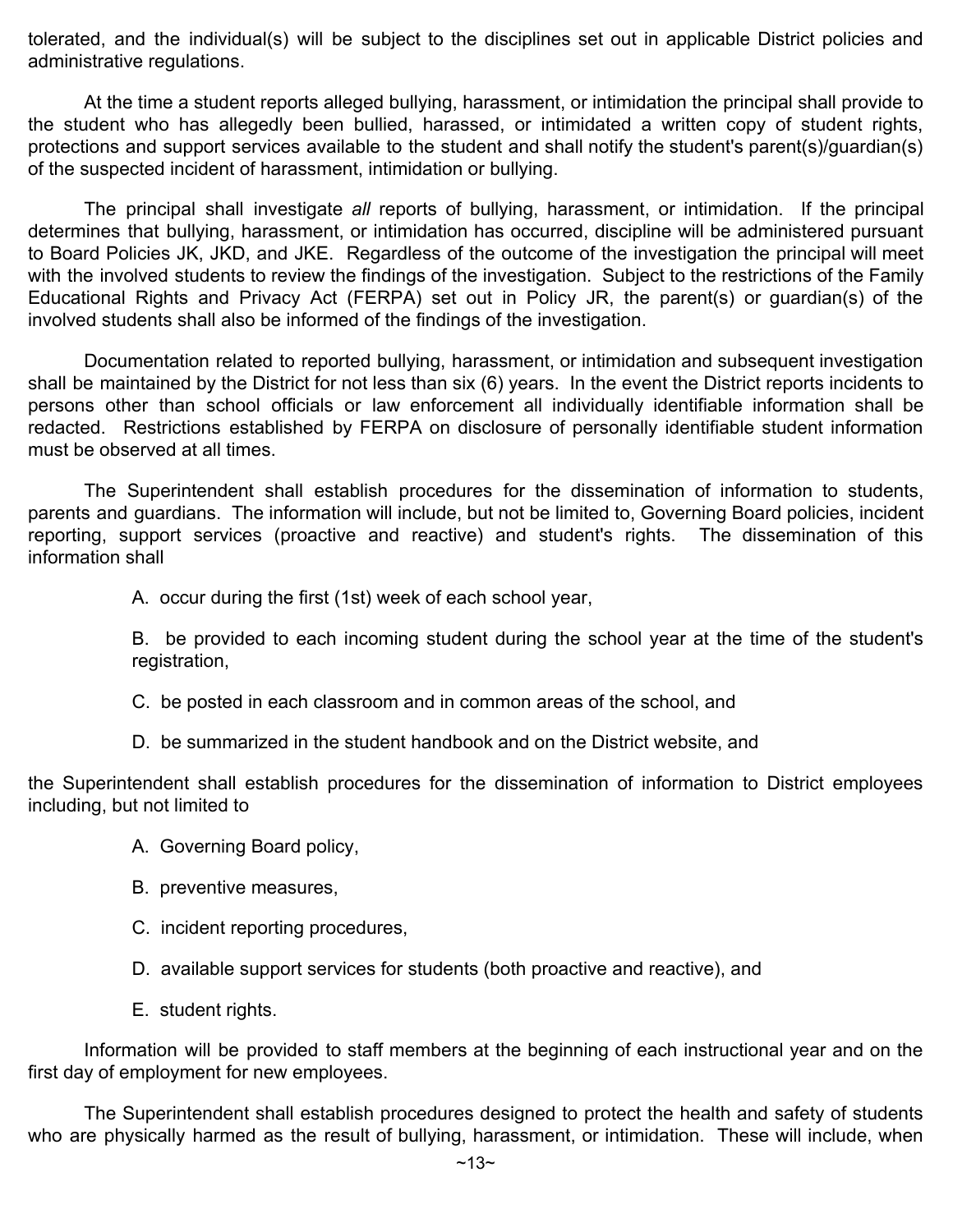appropriate, procedures for contacting emergency medical services, law enforcement agencies, or both.

Knowingly submitting a false report under this policy shall subject the student to discipline up to and including suspension or expulsion. Where disciplinary action is necessary pursuant to any part of this policy, relevant District policies shall be followed.

Law enforcement authorities shall be notified any time District officials have a reasonable belief that an incidence of bullying is a violation of the law.

#### **Suspension From School**

The policy of Indian Oasis Elementary School Primary Campus regarding suspension is in accordance with **ARS 15-843** which reads in part: "The authority to suspend a pupil from school is vested in the superintendent, principal or other school officials granted this power by the Governing Board of the school district. In all cases of suspension, it shall be for the good cause.

**Short-Term Suspension** - a student may be suspended for up to ten (10) days depending on the infraction.

**Long-Term Suspension** - a hearing officer of the Governing Board may impose Suspension exceeding ten (10) days.

**Expulsion** Expulsion of a student from a district school is discretionary power of the Governing Board under the provision **ARS 15-341, 25-342 and 15-843**. The Board alone has the authority to exercise the power of expulsion of a student from the schools. The principal shall initiate this action following all necessary procedures.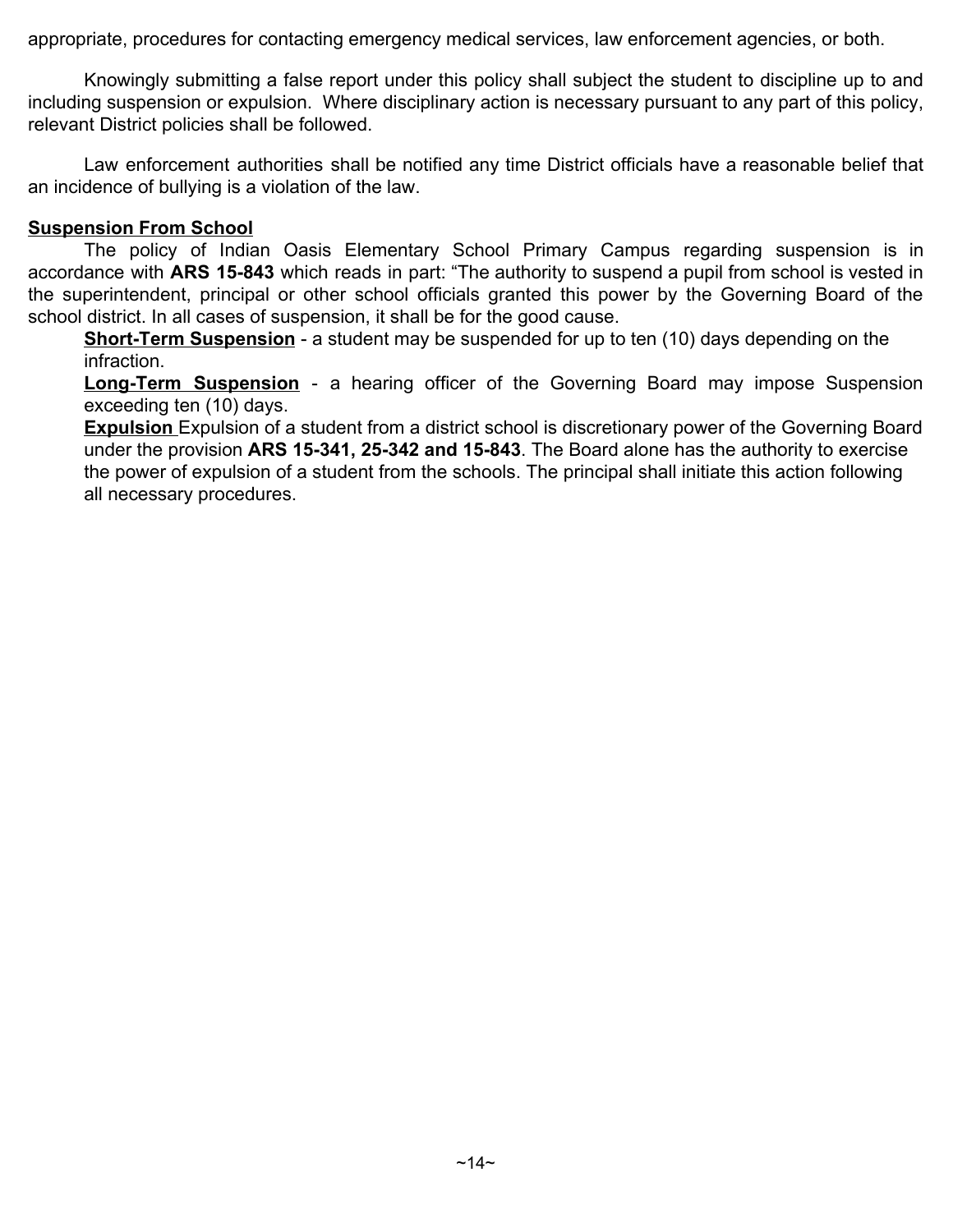#### **S.T.A.R. Matrix integrated with TBRI Approach and Social Emotional Learning Positive Behavior Intervention System**

| <b>Intervention</b><br>Level | <b>Determination</b>                                                                                                               | <b>Example Behaviors</b>                                                                                                                                                                | Intervention                                                                                                                                                                                      | <b>STAR Expectations to</b><br><b>Address w/TBRI</b><br><b>Strategy</b>                                                                                                  | <b>SEL with Sanford</b><br>Harmony                                                                      |
|------------------------------|------------------------------------------------------------------------------------------------------------------------------------|-----------------------------------------------------------------------------------------------------------------------------------------------------------------------------------------|---------------------------------------------------------------------------------------------------------------------------------------------------------------------------------------------------|--------------------------------------------------------------------------------------------------------------------------------------------------------------------------|---------------------------------------------------------------------------------------------------------|
| Level 1                      | Non-referral<br>Single offense<br>behaviors<br><b>Minor</b><br>infractions                                                         | <b>Bullying behaviors, talking</b><br>during learning, running,<br>distracting or disruptive<br>behaviors, cheating,<br>yelling/shouting                                                | Redirect/re-teach behaviors<br>in class, appropriate TBRI<br>strategy                                                                                                                             | <b>Teaching Empathy &amp;</b><br><b>Social Responsibility</b>                                                                                                            | Diversity and<br>Inclusion<br><b>Empathy &amp; Critical</b><br><b>Thinking</b><br><b>Self-Awareness</b> |
|                              |                                                                                                                                    | Off-task behavior,<br>non-compliance, talking in<br>class, scribbling on desk,<br>lying, blatant dress code<br>violation                                                                | Classroom routines +<br>procedures are set &<br>practiced, redirect behavior,<br>appropriate TBRI strategy                                                                                        | Understanding<br><b>Expectations</b>                                                                                                                                     | <b>Peer Relationships</b><br><b>Problem Solving</b><br>Self-Management                                  |
| Level 2                      | Non-referral<br><b>Discretionary</b><br>Multiple<br>offense<br>behaviors<br>Element(s) of<br>harm and/or<br>threats present        | Any Level 1 repeated<br>behavior<br>Being disrespectful or<br>defiant, tantrums, name<br>calling/teasing, stealing<br>from peers                                                        | All Level 1 interventions,<br>home contact, appropriate<br><b>TBRI</b> strategy                                                                                                                   | Practicing<br>Self-Reflection                                                                                                                                            | Empathy & Critical<br>Thinking<br>Self-Management                                                       |
|                              |                                                                                                                                    | Physical or verbal conflict,<br>threats, mild aggression,<br>property damage, theft of<br>school property                                                                               | All Level 1 interventions,<br>counselor referral,<br>appropriate TBRI strategy                                                                                                                    | <b>Fostering Positive</b><br>Self-Image                                                                                                                                  | Problem Solving<br>Responsible<br>Decision-Making                                                       |
| Level 3                      | <b>Referral to</b><br><b>Office</b><br><b>Multiple</b><br>offenses                                                                 | Bullying, drugs or alcohol,<br>fighting or physical<br>altercation, gang related<br>activities, sexual<br>harassment or misconduct,<br>threats to peers or staff,<br>weapons, extortion | Referral sent to admin and<br>appropriate consequence<br>given, counselor referral,<br>home contact, appropriate<br><b>TBRI</b> strategy                                                          | Practicing<br>Self-Expression &<br><b>Self-Regulation</b>                                                                                                                | Communication<br><b>Relationship Skills</b>                                                             |
|                              |                                                                                                                                    | Behaviors, are<br>danger to self<br>and/or others,<br>$3 +$ referrals                                                                                                                   | Disrespect/non-compliance<br>leaving class/campus<br>without permission,<br>profanity, dangerous item,<br>technology violation,<br>vandalism or tagging,<br>inappropriate technology<br>violation | Referral sent to admin and<br>appropriate consequence<br>given, home contact,<br>appropriate TBRI strategy<br>(Optional: referral to<br>counselor, community<br>service) | <b>Practicing Empathy &amp;</b><br><b>Social Responsibility</b>                                         |
| Level 4                      | <b>Referral to</b><br><b>Office</b><br><b>Extreme cases</b><br>of Level 3<br>Concerning<br>behaviors that<br>pose a real<br>danger | Any Level 1 repeated<br>behavior<br>Threats, tantrums, stealing<br>from peers, property<br>damage, theft of school<br>property, illicit<br>drugs/alcohol                                | All Level 3 interventions,<br>appropriate consequence<br>given, home contact,<br>appropriate TBRI strategy                                                                                        | Practicing<br>Self-Regulation &<br>Self-Care                                                                                                                             | Problem Solving<br>Responsible<br>Decision-Making                                                       |
|                              |                                                                                                                                    | Physical or verbal conflict,<br>being disrespectful or<br>defiant, name<br>calling/teasing, mild<br>aggression, arson                                                                   | All Level 3 interventions,<br>appropriate consequence<br>given, home contact,<br>appropriate TBRI strategy                                                                                        | <b>Creating Connections</b>                                                                                                                                              | Peer Relationships<br><b>Relationship Skills</b>                                                        |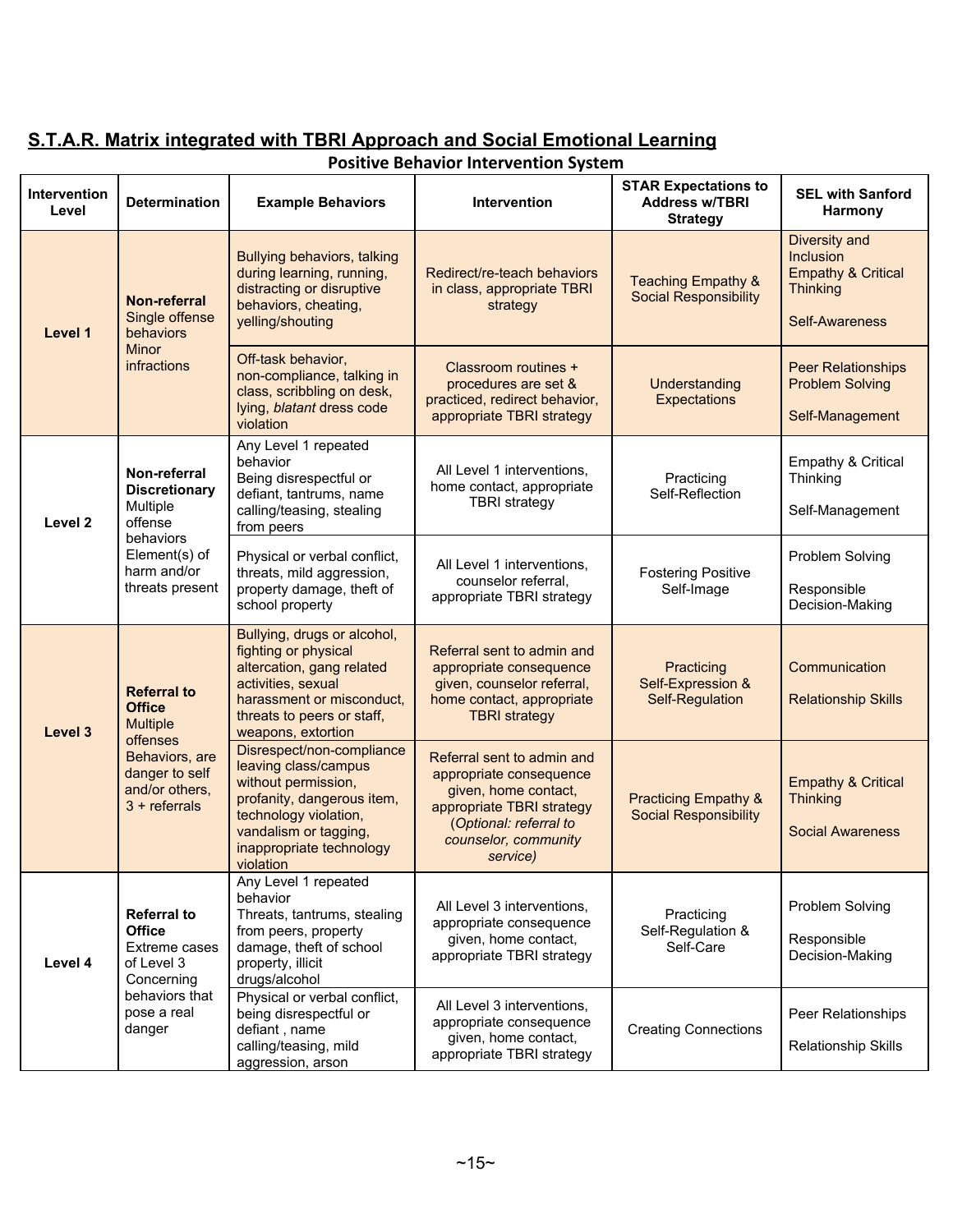## **Health Services:**

The school has a Health Aide on site to facilitate basic health needs and first-aid. However, we urge all parents to make sure to administer all prescription medicine needs to the child before the child comes to school. Prescription medications that must be taken at school must be delivered in the current prescription bottle with instructions on the use of this medicine by a guardian. Please see the Health Aide for more specific requirements.

#### **Immunizations**

#### According to Board Policy, **JLCB © Immunizations of students**

Subject to the exemptions as provided by law, immunization against diphtheria, tetanus, pertussis, poliomyelitis, rubeola (measles), mumps, rubella (German measles), hepatitis B, Haemophilus influenza b (Hib), and varicella is required for attendance of a student in District school. A student's immunization record must be submitted prior to attendance, although a student may be conditionally enrolled provided that necessary immunizations have been initiated and a schedule has been established for completion of the required immunizations. The school administrator shall review the school immunization record at least twice each school year until the pupil receives all of the required immunizations. A student shall not be allowed to attend school without submitting documentary proof of compliance to the school administrator unless the student is exempted from immunization. On enrollment, the school administrator shall suspend that student if the administrator does not have documentary proof of compliance and the student is not exempted from immunization. A student who fails to comply with the immunization schedule shall be suspended from school attendance until documentary proof of compliance is provided to the school administrator, except that a homeless student shall not be suspended from attendance until the fifth (5th) calendar day after enrollment.

Any student with serologic confirmation of the presence of specific antibodies against a vaccine-preventable disease shall not be subject to immunization against that disease as a condition for attending school.

The District will cooperate with county and state health departments in programs of immunization. Parents' permission must be secured before a student may participate in such immunization projects.

Arizona law requires all children entering school must submit immunization records received **before** they come to school. Please contact your health service for a copy of your child's immunization record and provide this to the Health Aide prior to the start of the school year.

#### **Lice**

Students diagnosed with live head lice do not need to be sent home early from school; they can go home at the end of the day, be treated, and return to class after appropriate treatment has begun (depending on severity of infestation). Nits may persist after treatment, but successful treatment should kill crawling lice.

Head lice can be a nuisance but they have not been shown to spread disease. Personal hygiene or cleanliness in the home or school has nothing to do with getting head lice.

Both the American Academy of Pediatrics (AAP) and the National Association of School Nurses (NASN) advocate that "no-nit" policies should be discontinued. "No-nit" policies that require a child to be free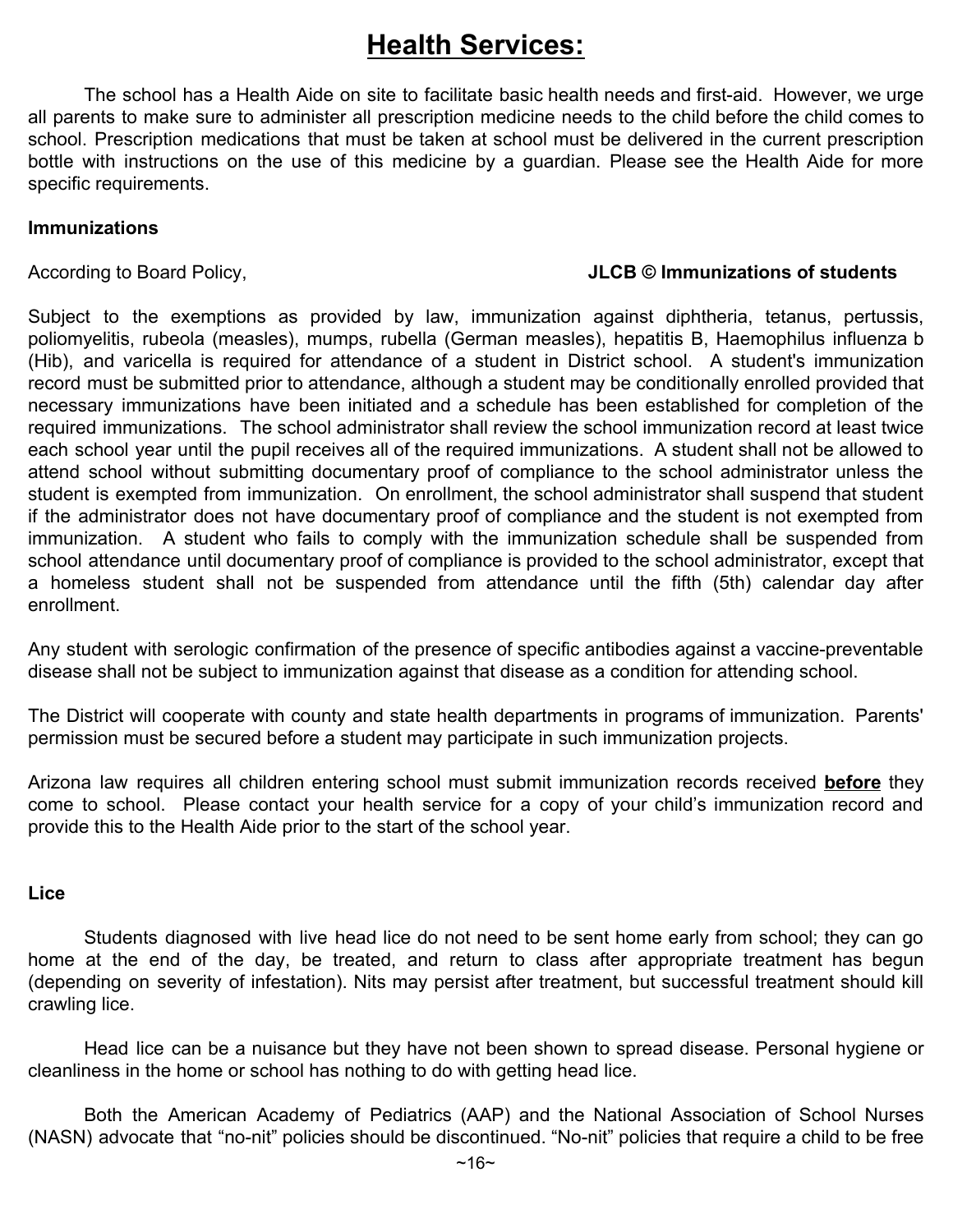of nits before they can return to schools should be discontinued for the following reasons:

**-** Many nits are more than ¼ inch from the scalp. Such nits are usually not viable and very unlikely to hatch to become crawling lice, or may in fact be empty shells, also known as 'casings.'

**-** Nits are cemented to hair shafts and are very unlikely to be transferred successfully to other people.

**-** The burden of unnecessary absenteeism to the students, families, and communities far outweighs the risks associated with head lice.

**-** Misdiagnosis of nits is very common during nit checks conducted by nonmedical personnel.

#### *Center for Disease Control and Prevention*

**Please discuss the contents of this handbook with your student(s). Individually sign, detach, and return the last page of this handbook to your student's teacher no later than August 2nd, 2019 or 10 days after enrollment at Indian Oasis Elementary School Primary Campus.**